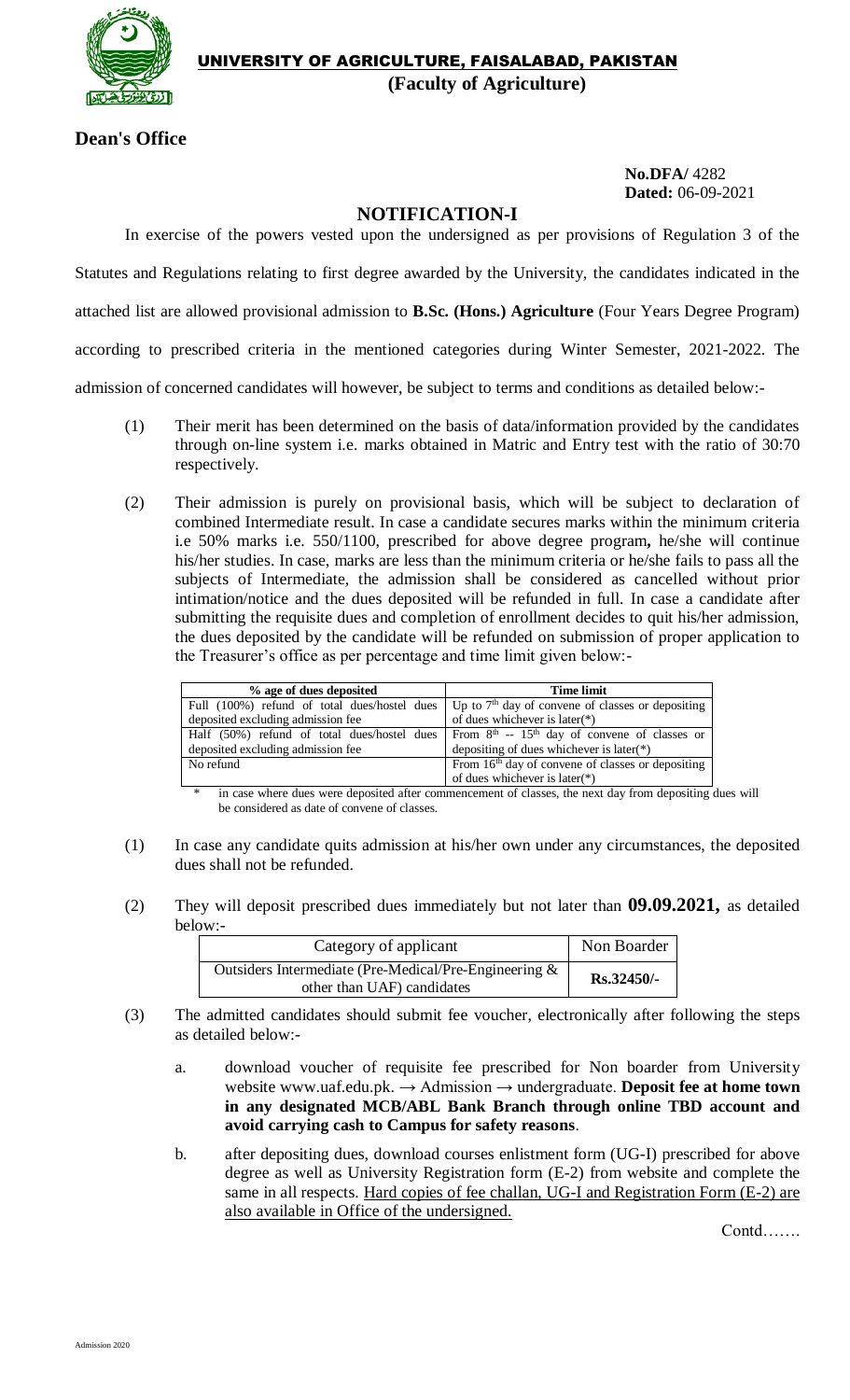- c. hard copy of fee voucher, UG-I and E-2 form complete in all respect and attested copies of following educational documents be submitted by hand as a pre-requisite for completion of admission/enrolment formalities. These documents should reach in Office of the undersigned **not later than 09.09.2021,** failing which the provisional admission shall be cancelled without any further notice/information:-
	- (i) Eight latest colored photographs of 1.5 x 2" size (Two Fronts & Six back sides) attested with light blue background.
	- (ii) Applicant CNIC/B-Form and Father/Guardian CNIC each Two copies attested.
	- (iii) Five copies of Matric Certificate or detail marks indicating date of birth. If DMC has been submitted due to non-issuance of Matric Certificate, the applicant should have to submit the same within one year from admission for completion of record, failing which he/she shall not be allowed to continue studies.
	- (iv) Three copies of character certificate issued by the Principal/Headmaster/ Headmistress/Head of School/Institution last attended at Matric & F.Sc level.
	- (v) Five copies of Intermediate/equivalent certificate or detail marks. It should be noted that downloaded detail marks/ result card, is not acceptable.

Such candidates are required to submit combined Intermediate result card (Part-I &II) along with character certificate issued by the Institution last attended in this office **within one month** after declaration of result, failing which they will not be allowed to sit in the classes and appear in mid-term examination.

- (vi) declaration for studies and undertaking for desisting of Politics on separate judicial papers worth Rs. 200/- each as per specimen displayed on the Notice Boards and available on website.
- (vii) submission of medical fitness certificate on the prescribed format available on website issued by the Medical Officer of a Government Hospital, MBBS Practitioner (Registered with PMDC) or Medical Officer(s) of University **within one month** after issuance of notification.

## (4) **It should be noted that:-**

- (i) after depositing dues/completion of enrolment formalities in a specific degree program, if any candidate desires to change degree (where he/she was selected provisionally but did not deposit dues/complete admission/enrolment formalities), he/she will be allowed to do so only **ONCE**. This permission will however, be allowed after display of 3<sup>rd</sup> merit list subject to the condition that seat(s) is/are available in the desired program. The candidate allowed shifting of degree programs, will have to pay the difference of dues (between admitted and shifted degree programs), if any. In the case of less dues, the same will be refunded after following the prescribed procedure, time frame given under sub-para 2 of this notification.
- (ii) If any candidate is later on selected in a degree program other than above at Sub Campus or vice versa and is interested to join studies at there, he/she is not required to deposit dues/complete admission/enrolment formalities afresh. The dues, UG-I, E-2 forms with other documents submitted for previous degree, will be transferred to the Faculty/Institute/Sub Campus, **ONCE.** In this case the less or excess dues will be paid/refunded by the candidate/University, as the case may be.
- (5) Those who have been indicated as overage in remarks column, should contact office of the undersigned immediately for submission of proper request addressed to the Vice Chancellor for consideration being competent authority. However, the authority has right not to relax upper age limit condition to any candidate without assigning reason.